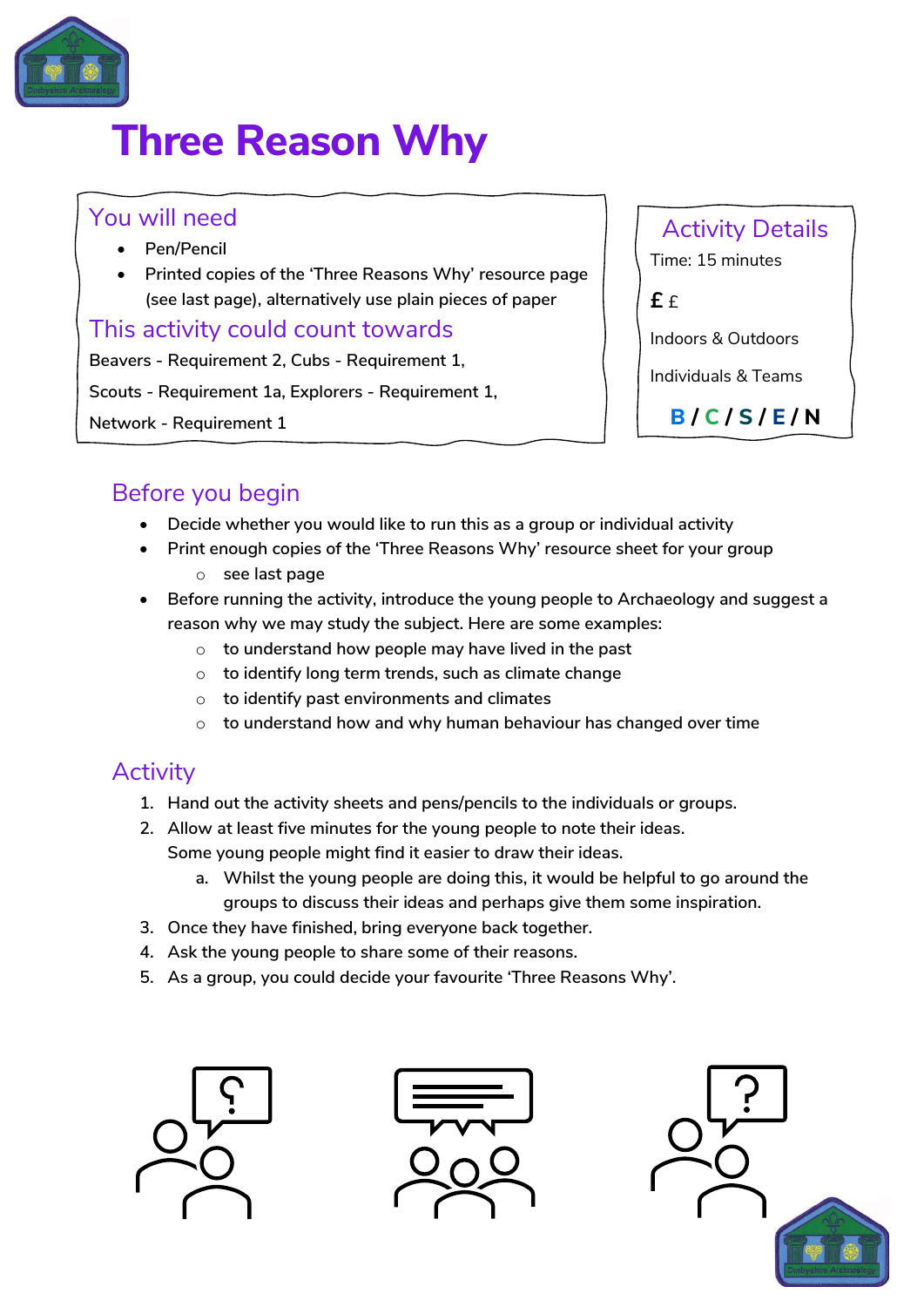







#### Reflection

**Archaeology is an awesome subject that many people find to be fascinating but if we don't know why we study it, it can become irrelevant and lose its appeal.**

**Think about how we can connect the past to the present and the future. How can Archaeology help us? What skills can we gain from studying the past that can help us in our everyday and future lives?** 

#### Make it accessible

**If anyone struggles with fine motor skills or writing, another young person or adult could fill in the activity sheet. For some young people, doing this activity as a group would be most appropriate. Instead, the three reasons could be discussed as a group and you could go straight to step 5.**

# Change the level of challenge

**If young people are struggling, maybe group them together so they can share their ideas and bring their thoughts together. If they can't come up with their own ideas, you could offer a list of reasons and ask the young people to choose the three they think are most important, then discuss why they chose them.** 

**You could increase the level of the challenge by asking for more reasons. To go further you could ask the young people for reasons why we study different areas of archaeology, like archaeological science or geoarchaeology.**

# Youth Shaped Guidance

**Let the young people come up with their own ideas. There are no wrong answers, so let them explore their ideas and then discuss among themselves what their top three would be.**